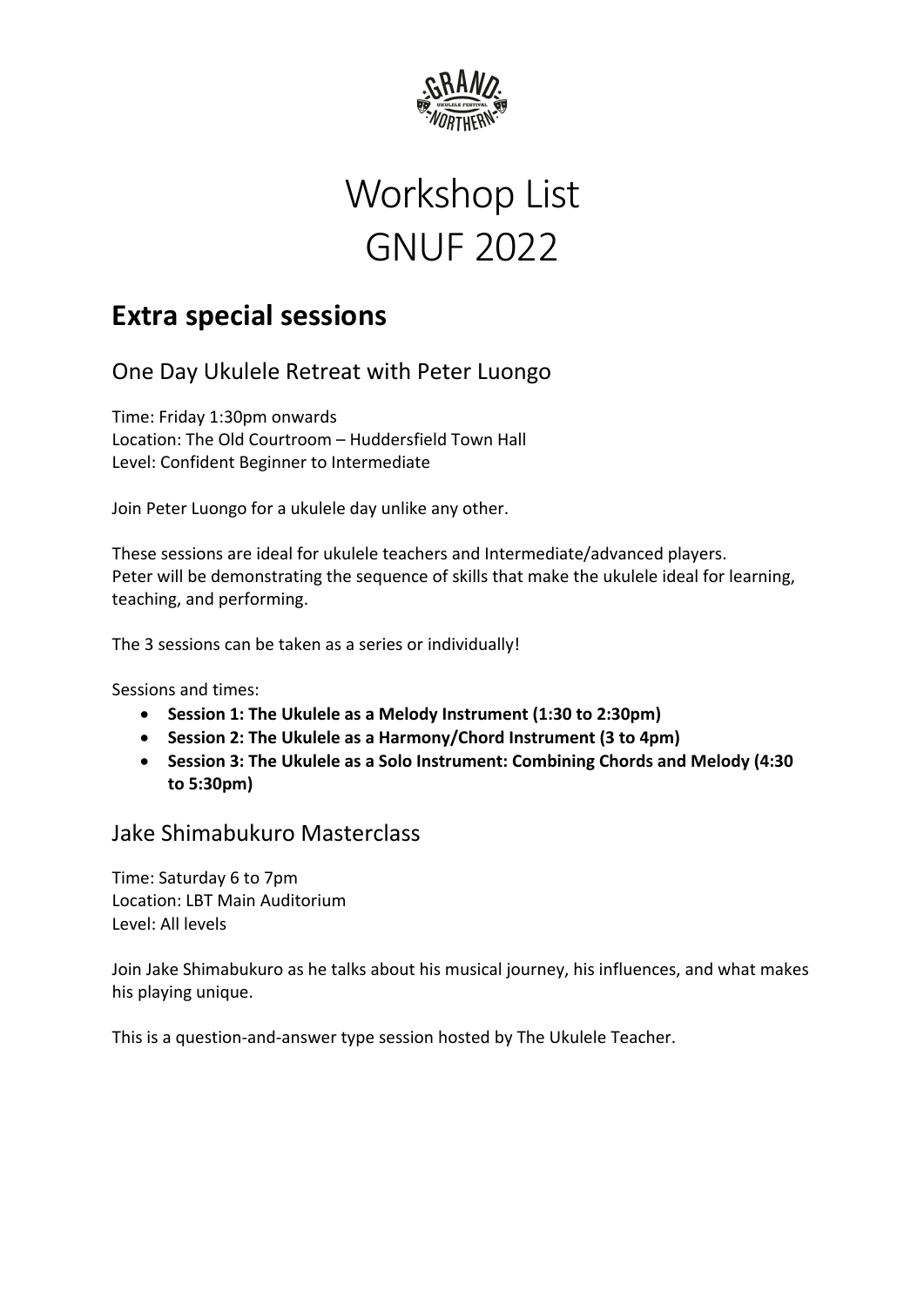

# **Friday** Early afternoon workshops – 1:30 to 2:30pm

#### **The Care and Feeding of your Ukulele with Mim**

- Time: Friday 1:30 to 2:30pm
- Location: Meeting Room 1 Huddersfield Town Hall
- Level: All levels

#### **Jamming Essentials with Phil Doleman**

- Time: Friday 1:30 to 2:30pm
- Location: Meeting Room 3 Huddersfield Town Hall
- Level: Confident Beginner to Intermediate

# Mid-afternoon workshops – 3 to 4pm

#### **Under the Covers with Dead Mans Uke**

- Time: Friday 3 to 4pm
- Location: Meeting Room 3 Huddersfield Town Hall
- Level: Confident Beginner to Intermediate

#### **Playing your ukulele to improve your happiness & mental health with The Ukulele Teacher**

- Time: Friday 3 to 4pm
- Location: Meeting Room 1– Huddersfield Town Hall
- Level: All levels

# Late afternoon workshops – 4:30 to 5:30pm

#### **Build your own Diddley Bow with Rob Collins**

- Time: Friday 4:30 to 5:30pm
- Location: Meeting Room 1 Huddersfield Town Hall
- Level: All levels

#### **Focus on Formby with Andy Eastwood**

- Time: Friday 4:30 to 5:30pm
- Location: Meeting Room 3 Huddersfield Town Hall
- Level: Intermediate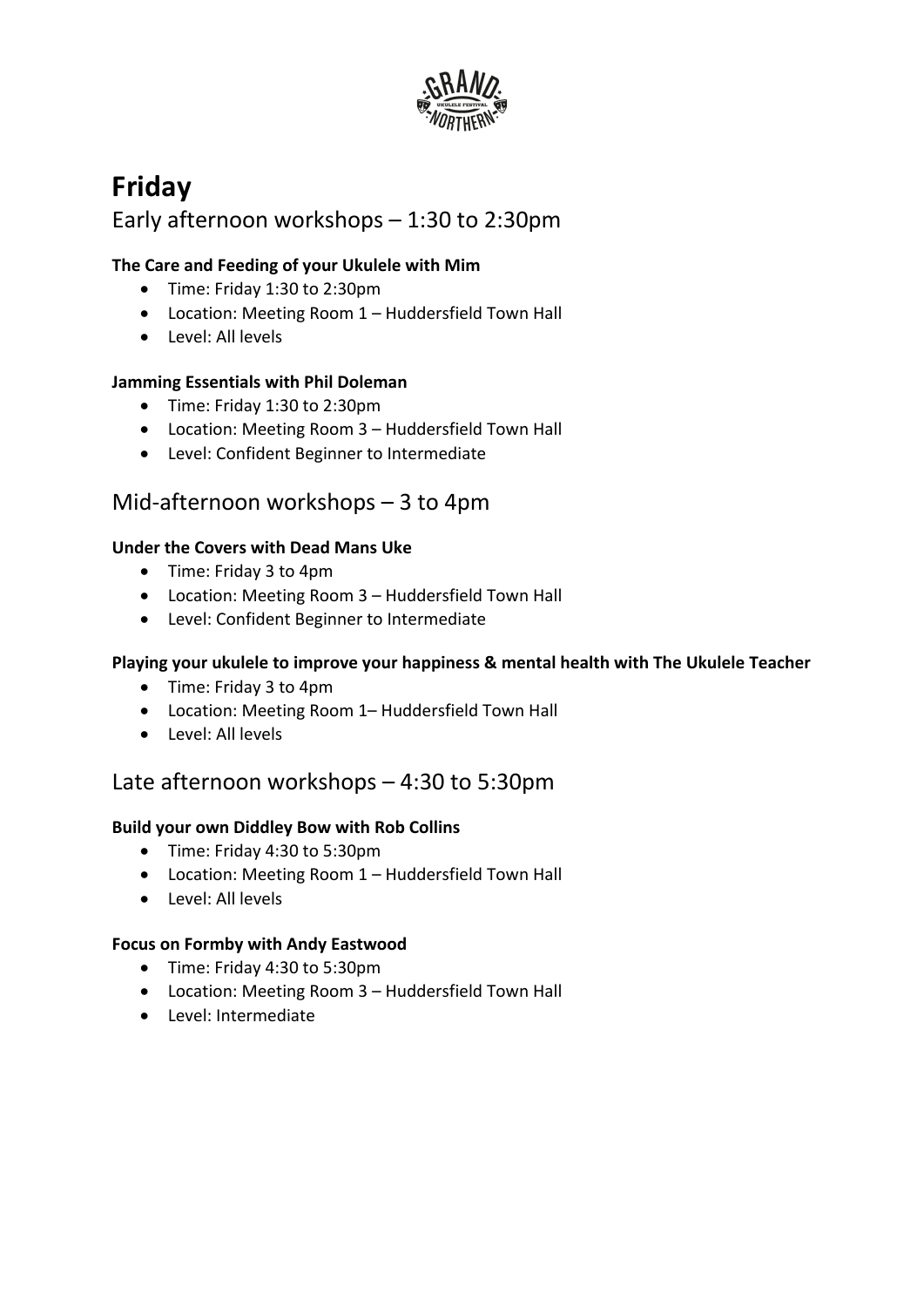

# **Saturday**

# Morning workshops – 10 to 11am

#### **Syncopation Station – polish up your strum patterns with Marc Gallagher**

- Time: 10 to 11am Saturday
- Location: LBT Meeting Room
- Level: Confident Beginner to Intermediate

#### **Jazzing it up with Phil Doleman**

- Time: 10 to 11am Saturday
- Location: LBT Attic
- Level: Intermediate/Advanced

#### **Unlocking the mysteries of the fretboard with Peter Luongo**

- Time: 10 to 11am Saturday
- Location: LBT Cellar
- Level: All levels

# Late morning workshops – 11:30am to 12:30pm

#### **Showtune Shenanigans with Andy Webster**

- Time: 11:30am to 12:30pm Saturday
- Location: LBT Meeting Room
- Level: All levels

#### **Technique Troubleshooter with Andy Eastwood**

- Time: 11:30am to 12:30pm Saturday
- Location: LBT Attic
- Level: Confident Beginner to Intermediate

#### **Song Building with The Hedge Inspectors**

- Time: 11:30am to 12:30pm Saturday
- Location: LBT Cellar
- Level: All levels

#### **The Fine Art of Dum Ching with Dead Mans Uke**

- Time: 11:30am to 12:30pm Saturday
- Location: The Parish
- Level: All levels

### Afternoon workshops – 1 to 2pm

#### **Taimane Masterclass**

• Time: 1 to 2pm Saturday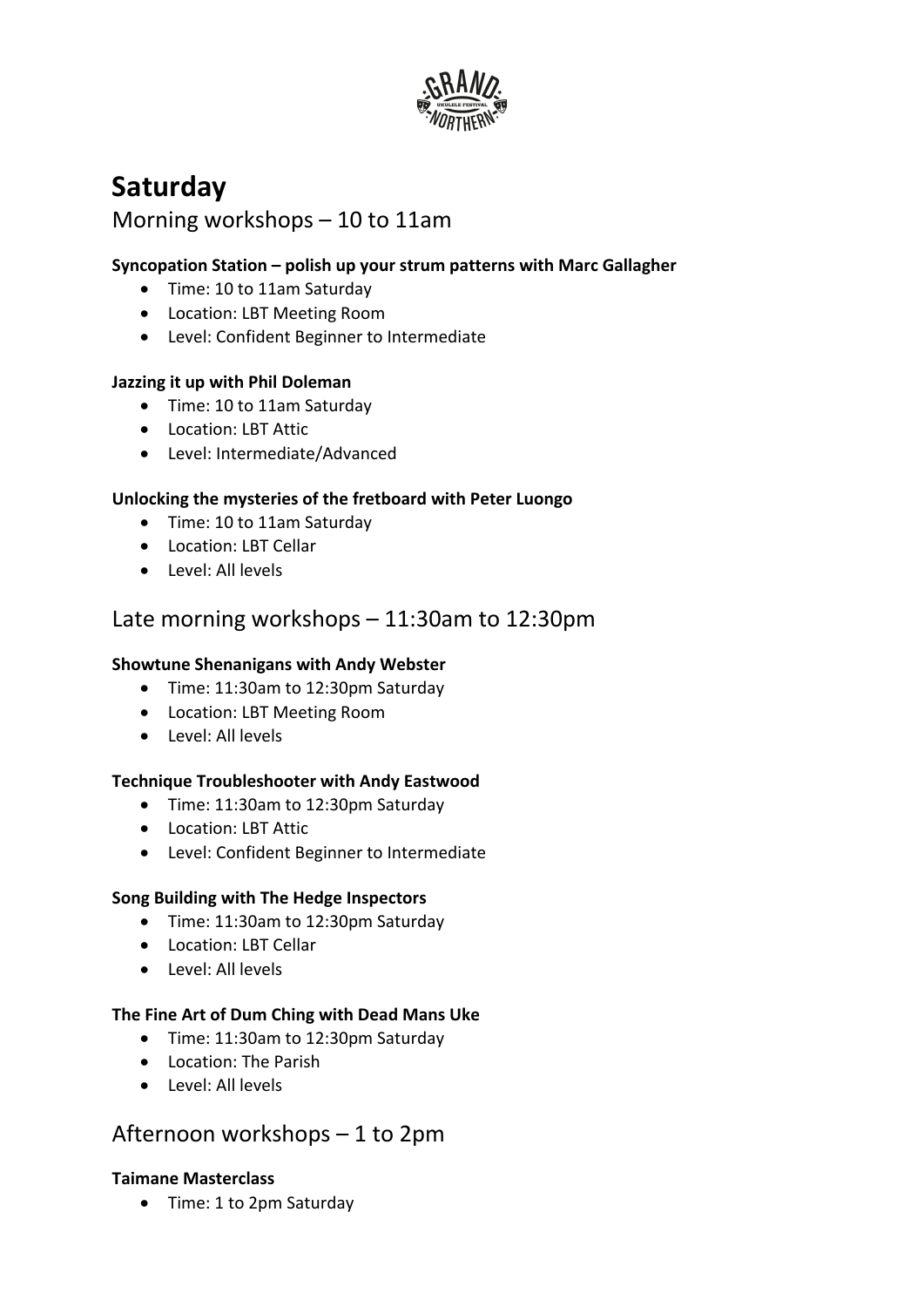

- Location: LBT Cellar
- Level: All levels

#### **Finding Your Voice with the Musical Director of the Dublin Ukulele Collective**

- Time: 1 to 2pm Saturday
- Location: LBT Attic
- Level: All levels

#### **Formby Follow-Up with Andy Eastwood**

- Time: 1 to 2pm Saturday
- For those who've taken his legendary Focus on Formby workshop in the past & want more
- Location: LBT Meeting Room
- Level: Confident Beginner to Intermediate

# Evening workshops – 6 to 7pm

#### **Jake Shimabukuro Masterclass**

- Time: 6 to 7pm Saturday
- Location: LBT Main Auditorium
- Level: All levels

#### **Comedy Songwriting with Plastic Jeezus**

- Time: 5:30-6:30pm Saturday (NOTE slightly earlier start)
- Location: LBT Meeting Room
- Level: All levels

#### **From Seat to Stage: Map out your musical journey with Mim**

- Time: 6 to 7pm Saturday
- Location: LBT Attic
- Level: Confident Beginner to Intermediate

#### **Vocal Harmony & Ukulele Workshop with Tricity Vogue & Becca Toft of Tricity Vogue's All Girl Swing Band**

- Time: 6 to 7pm Saturday
- Location: LBT Cellar
- Level: All Levels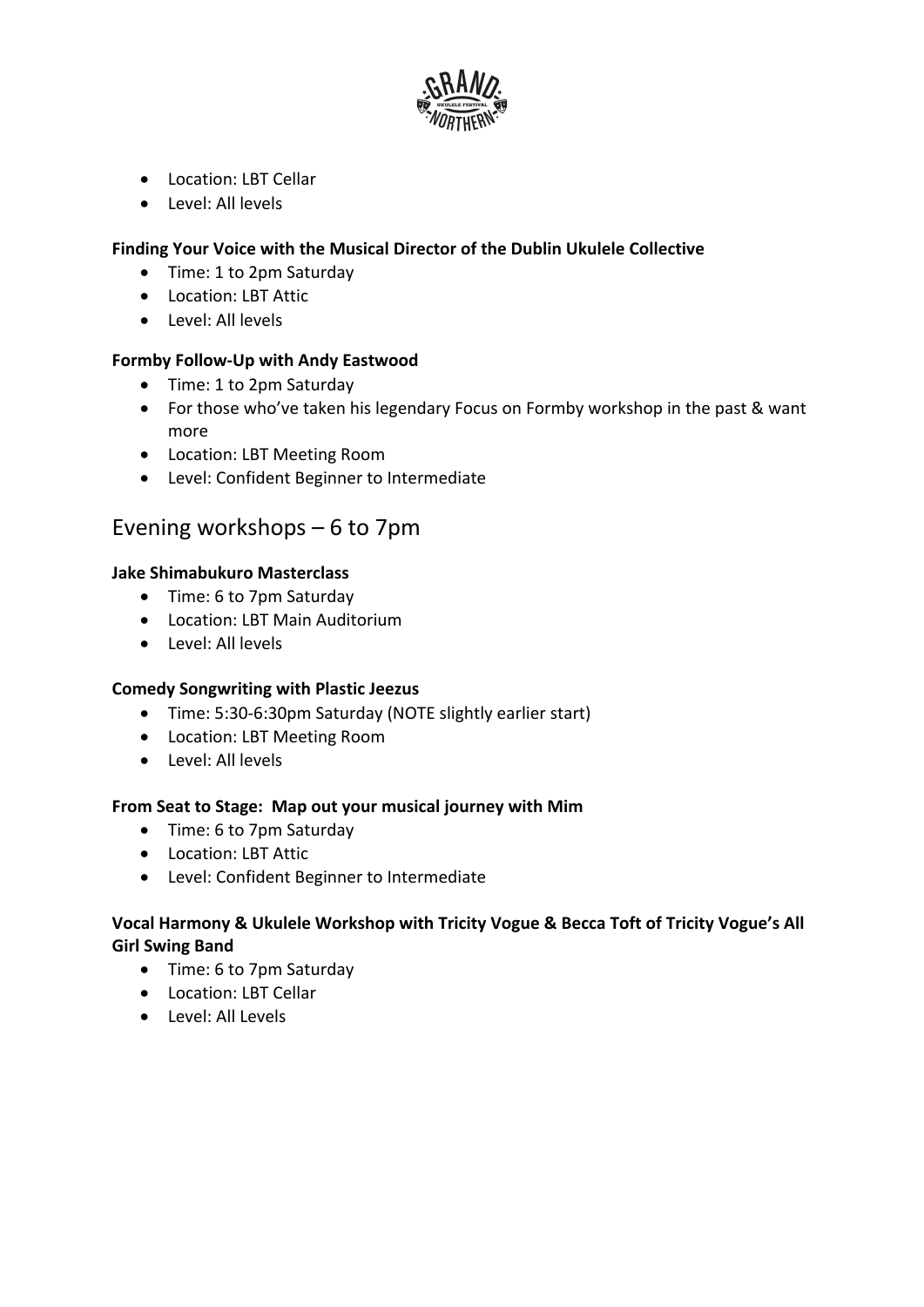

# **Sunday**

# Morning workshops – 10 to 11am

#### **Discovering Fingerstyle Ukulele with Colin Tribe**

- Time: 10 to 11am Sunday
- Location: LBT Meeting Room
- Level: Advanced Beginner to Intermediate

#### **The Care & Feeding of Your Ukulele with Mim**

- Time: 10 to 11am Sunday
- Location: LBT Attic
- Level: All levels

#### **Learn to Play Ukulele Solos with Peter Luongo**

- Time: 10 to 11am Sunday
- Location: LBT Cellar
- Level: Confident Beginner to Intermediate

# Late morning workshops – 11:30am to 12:30pm

#### **Jug Band Jam with Phil Doleman**

- Time: 11:30am to 12:30pm Sunday
- Location: LBT Meeting Room
- Level: Intermediate

#### **Play a Traditional Fiddle Tune on the Ukulele with Percy Copley**

- Time: 11:30am to 12:30pm Sunday
- Location: LBT Attic
- Level: Confident Beginner to Intermediate

#### **Route 145 (understanding 12 bars) with The Hedge Inspectors**

- Time: 11:30am to 12:30pm Sunday
- Location: LBT Cellar
- Level: All Levels

#### **Let's Get Loopy with The Ukulele Teacher (Looping on your phone/device to create your own fun backing)**

- Time: 11:30am to 12:30pm Sunday
- Location: LBT Gallery/Kala Showroom
- Level: All levels

### Afternoon workshops – 1 to 2pm